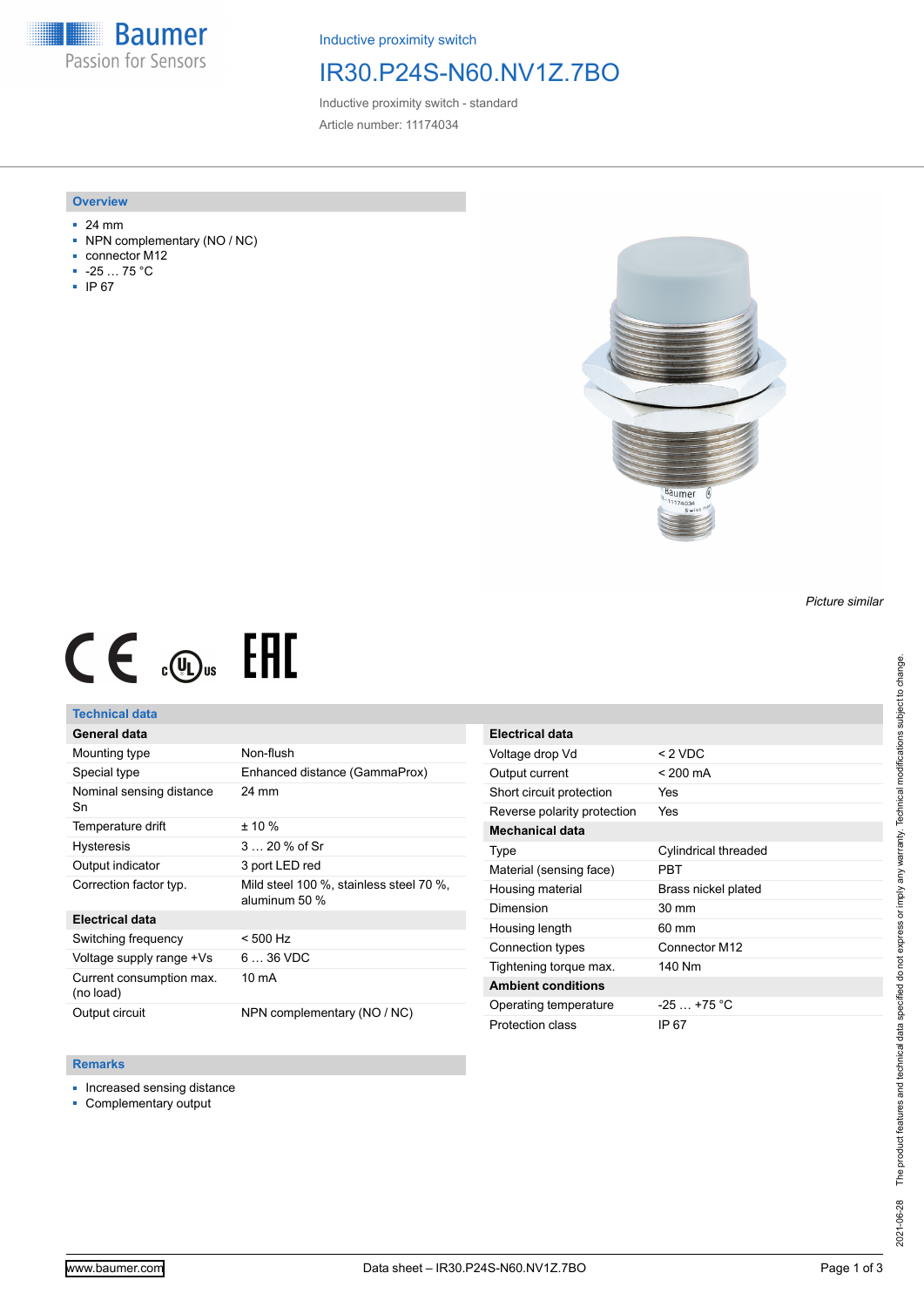

Inductive proximity switch

## IR30.P24S-N60.NV1Z.7BO

Inductive proximity switch - standard Article number: 11174034

**Dimension drawing**



#### **Connection diagram**

|            | BN (1)<br>GY (5) | $+VS$                |
|------------|------------------|----------------------|
| <b>NPN</b> | WH (2)           | n.c.<br>-o output NC |
| Antivalent | BK (4)           | O output NO          |
|            | <b>BU (3)</b>    |                      |

#### **Correction factors for different mounting situation (approx.)**



| Mounting material | Correction factor |
|-------------------|-------------------|
| Mild steel        | $100 \%$          |
| Stainless steel   | 95%               |
| Aluminum          | 95%               |



| Mounting material | Correction factor |
|-------------------|-------------------|
| Mild steel        | $100\%$           |
| Stainless steel   | 95%               |
| Aluminum          | 95%               |



| Mounting material | Correction factor |
|-------------------|-------------------|
| Mild steel        | not possible      |
| Stainless steel   | 115%              |
| Aluminum          | 90%               |